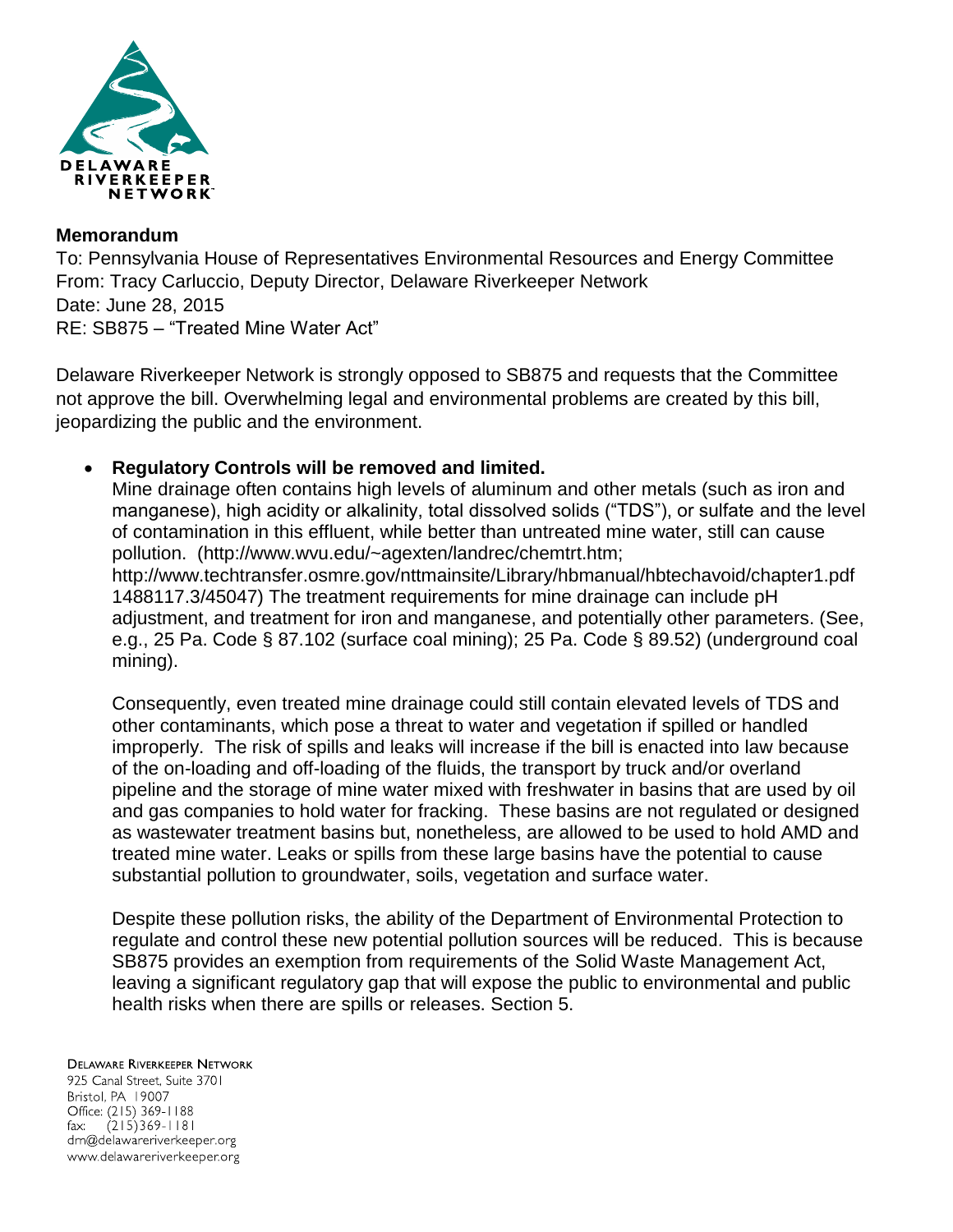Such an exemption from the solid waste requirements removes the regulatory floor from handling of treated mine water. For instance, under the Solid Waste Management Act, a company engaged in the transport of residual waste must: take immediate steps to contain and clean up spills or accidental discharges of such waste, and notify the department pursuant to department regulations, of all spills or accidental discharges which occur on public highways or public areas or which may enter the waters of the Commonwealth as defined by the . . . "The Clean Streams Law," or any other spill which is governed by any notification requirements of the department. (35 P.S. § 6018.303(b) (2) (footnotes omitted)).

Removing these enforcement controls does not benefit the public or provide needed protection to source watersheds or to areas potentially exposed to pollution releases and the watersheds where the fluids will be stored and used in gas and oil development.

## **Pollution will be more likely.**

The bill will incentivize the use of treated coal mine water in gas and oil development. Treated mine water is treated to effluent standards but still contains pollutants that can pose environmental and public health problems. Typically the treated mine water is still acidic and can contain several pollutants, including significant levels of total dissolved solids (TDS), aluminum, heavy metals, and can contain radioactivity and bromide if gas drilling wastewater is present in the groundwater or untreated mine pool.

The presence of dangerously high levels of radioactive elements being discharged from a coal mine treatment system is a known problem, for instance, in the abandoned Clyde Mine in southwestern Pennsylvania. In this situation the Clyde Mine is discharging radioactive water containing high levels of bromide, a significant health threat. While mine water is not radioactive and does not contain bromide, shale gas wastewater has these characteristics. The source of the bromide-laden radioactive water is suspected to be illegal dumping of shale gas wastewater in the mine. There are other mines where this may also be occurring. Since the treatment of radioactive elements and bromides is not typically required to meet the effluent (National Pollution Discharge Elimination System – NPDES) permit requirements, this discharge has continued for some years without being tracked or monitored, significantly impairing the water quality of the receiving waterways and threatening public health and drinking water.

This is an example that illustrates the danger of the provision in SB875 that frees from liability the oil or gas company that treats the mine water under Section 4(b) and gives the company an "out" under Section 4(c) (regarding no limitation of liability under other laws). To the extent a company has been engaged in illegal dumping into abandoned mines, if that company were to use treated mine water, there is a risk inherent in SB875's wording that the company could seek to shield itself from cleaning up the mess it created.

# **No scientific support for safety of this use of treated mine water.**

Peer-reviewed science does not support the General Assembly's claims that treated coal mine water is "an acceptable source of water" and can be "effectively substituted for fresh water" for use in oil and gas well development. In fact, very little research is available on how mine water reacts with fracking chemicals and information that is available exposes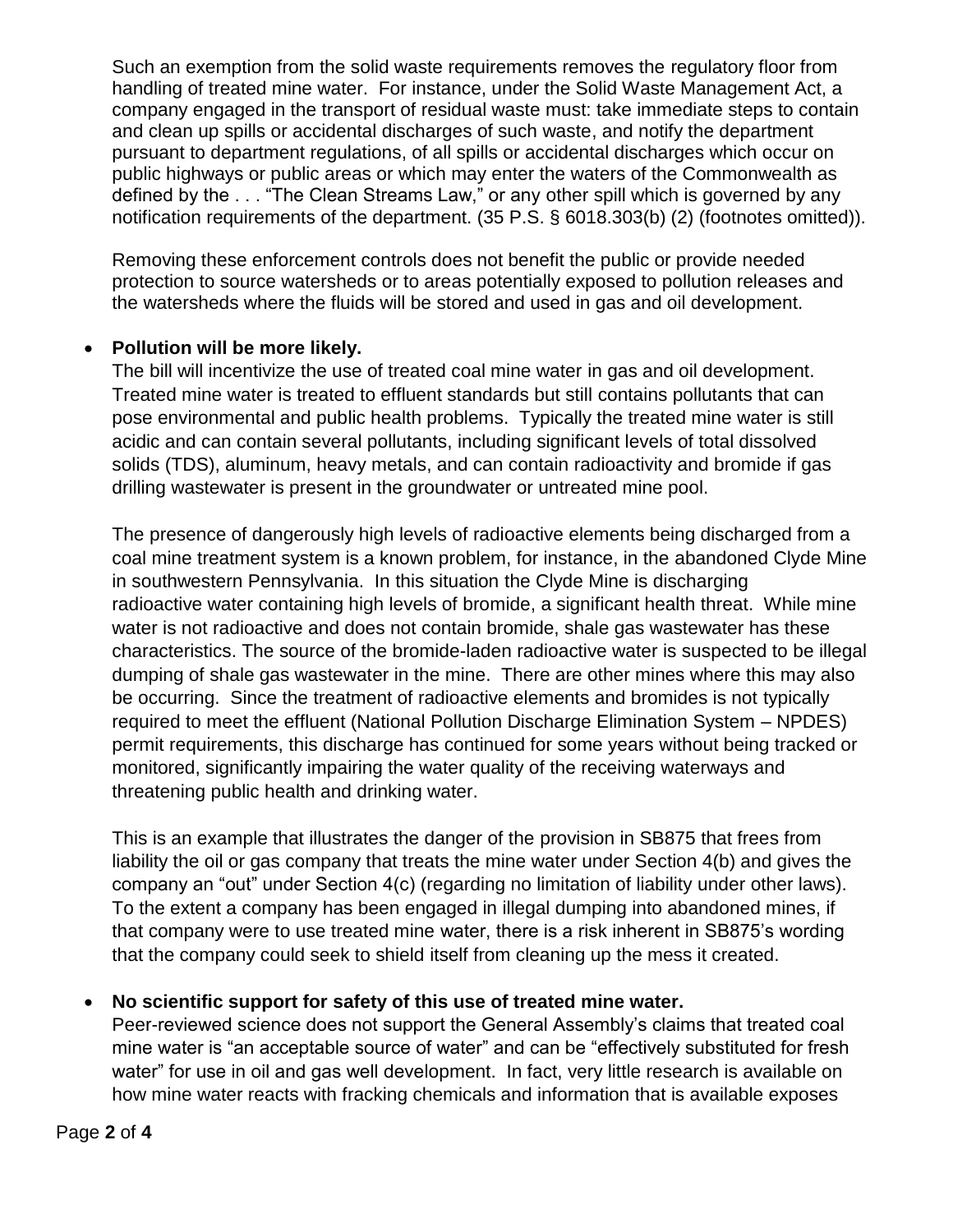several problems that can result from the use of mine water – problems that responsible parties could be shielded from if this bill is enacted. It is wrong to allow this use without scientific analysis that provides evidence that this mixing can be done safely. In fact, the General Assembly, like every other branch of state government, is bound by Article I of the Pennsylvania Constitution to respect the inherent rights of Pennsylvania citizens. Among those inherent rights are the right to a healthy community in which to live – the right to "clean air, pure water, and to the preservation of the natural, scenic, historic and esthetic values of the environment." Government officials, including legislators, are required to support Article I, Section 27 of the Pennsylvania Constitution in carrying out duties such as writing and adopting laws. SB875 does not provide any scientific justification regarding the safety of the activities it will incentivize.

## **Unjustly burdens coal mine impacted communities and their watersheds.**

SB875 is unjust for communities that are already stressed by the burden of coal mining activity through the degradation of waterways and groundwater by coal mining pollution, such as Acid Mine Drainage. Unjust harm will result to streams and rivers by the removal of treated mine water without its return to the source watershed. The depletion of flow, even if only marginally higher in quality, will prevent the stream from achieving restored quality and habitats and can diminish water supplies for those who rely on these watersheds for drinking water.

Communities are struggling to bring these damaged streams back to life but this bill will work against those goals by encouraging the removal of treated water from the source watershed's flow, permanently unbalancing the hydrology of these impaired streams, which can make it impossible for these streams to be restored to a healthy condition. This is nothing short of a violation of community members' inherent rights under Article I, Section 27 of the Pennsylvania Constitution. Restoring streams is a way for these communities to at least partly recover from legacy coal impacts. SB875 robs these communities of a valuable resource simply to benefit locations that have not been impacted as significantly by past mining activities.

#### **Water depletion by oil and gas development will remain the same.**

SB875 claims that the industry needs reliable sources of water but what about the people in coalfield communities who need reliable sources of water for drinking water, to water their livestock and crops, to run their businesses, and to sustain life in streams which they use and enjoy? Without comprehensive hydrologic study of any watershed where interbasin/interwatershed transfers of water are proposed, the specific impact of taking water out of a particular watershed or subwatershed will be unknown, jeopardizing source watersheds and those who live there. We note that 37 counties in Pennsylvania are currently in drought watch and that our water sources have limits.

The depletion of water from our streams and aquifers is a significant impact that accompanies oil and gas development. The cumulative toll this depletion is taking is not being studied or analyzed across the Commonwealth, yet the permanent impacts are undeniable and substantial, especially with the build-out here of gas and oil extraction wells